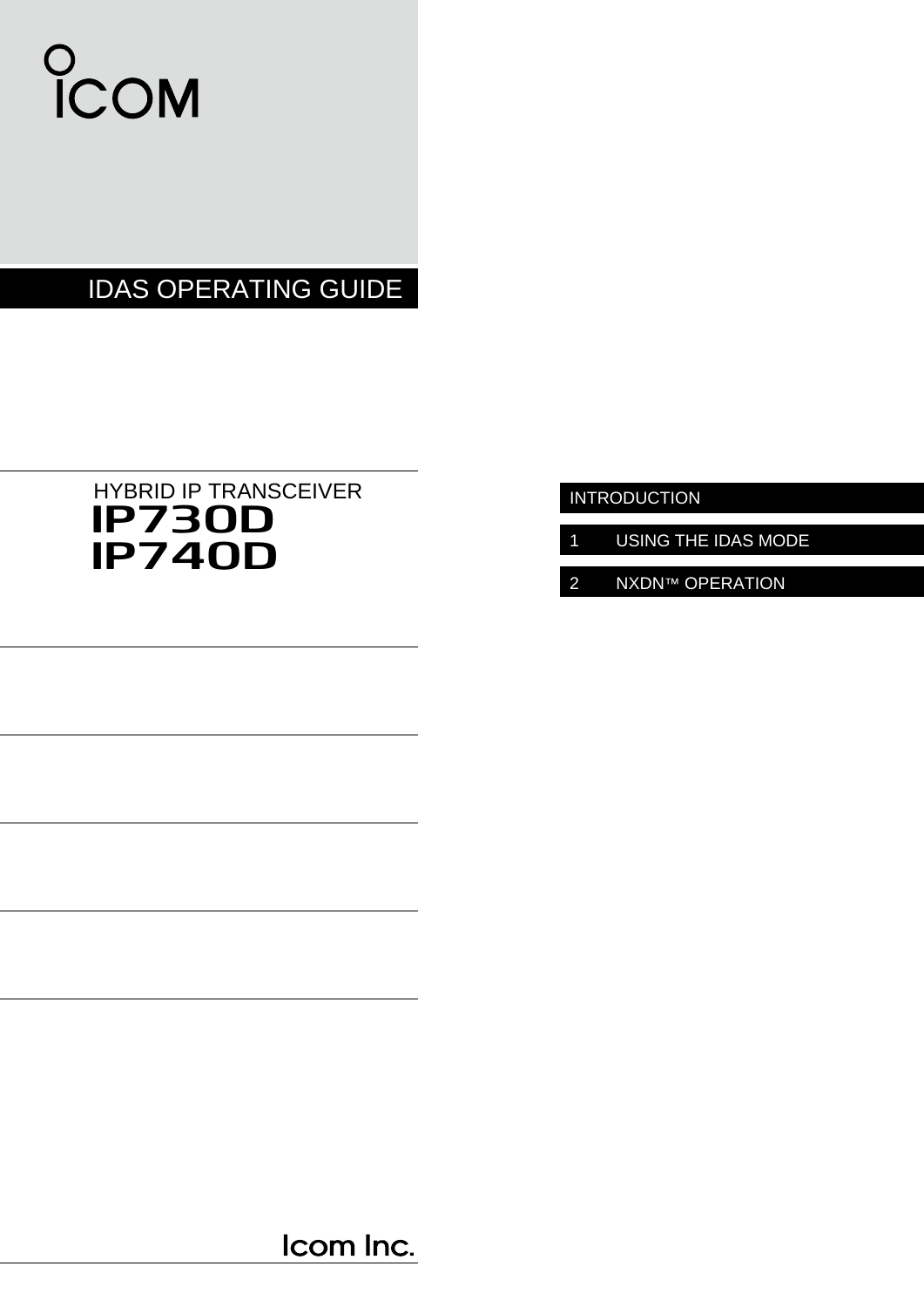## INTRODUCTION

Thank you for choosing this Icom product. This product is designed and built with Icom's state of the art technology and craftsmanship. With proper care, this product should provide you with years of trouble-free operation.

## IMPORTANT

### **FIRST, CAREFULLY READ:**

- 1. **INSTRCUTIONS** boxed with the transceiver.
- 2. **INSTRUCTION MANUAL** that is uploaded to the Icom website. https://www.icomjapan.com/support/

**SAVE THIS OPERATING GUIDE—** This operating guide contains additional important operating instructions about the transceiver's IDAS mode.

Icom, Icom Inc. and Icom logo are registered trademarks of Icom Incorporated (Japan) in Japan, the United States, the United Kingdom, Germany, France, Spain, Russia, Australia, New Zealand, and/or other countries.

The Bluetooth® word mark and logos are registered trademarks owned by Bluetooth SIG, Inc. and any use of such marks by Icom Inc. is under license.

AquaQuake<sup>TM</sup> is a trademark of Icom Incorporated. NXDN is a trademark of Icom Incorporated and JVC KENWOOD Corporation.

All other products or brands are registered trademarks or trademarks of their respective holders.

Icom is not responsible for the destruction, damage to, or performance of any Icom or non-Icom equipment, if the malfunction is because of:

- Force majeure, including, but not limited to, fires, earthquakes, storms, floods, lightning, other natural disasters, disturbances, riots, war, or radioactive contamination.
- The use of Icom transceivers with any equipment that is not manufactured or approved by Icom.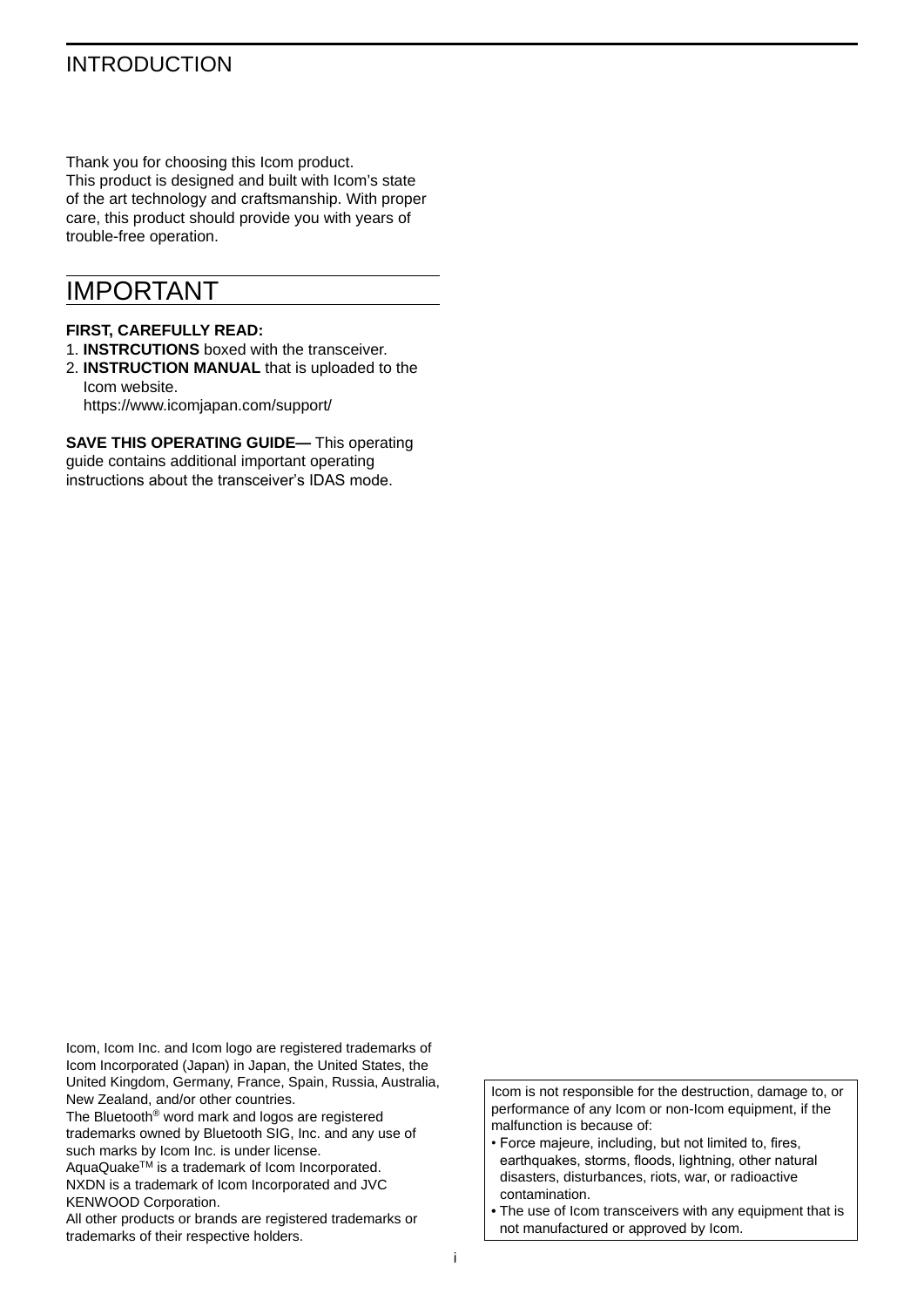# **USING THE IDAS MODE**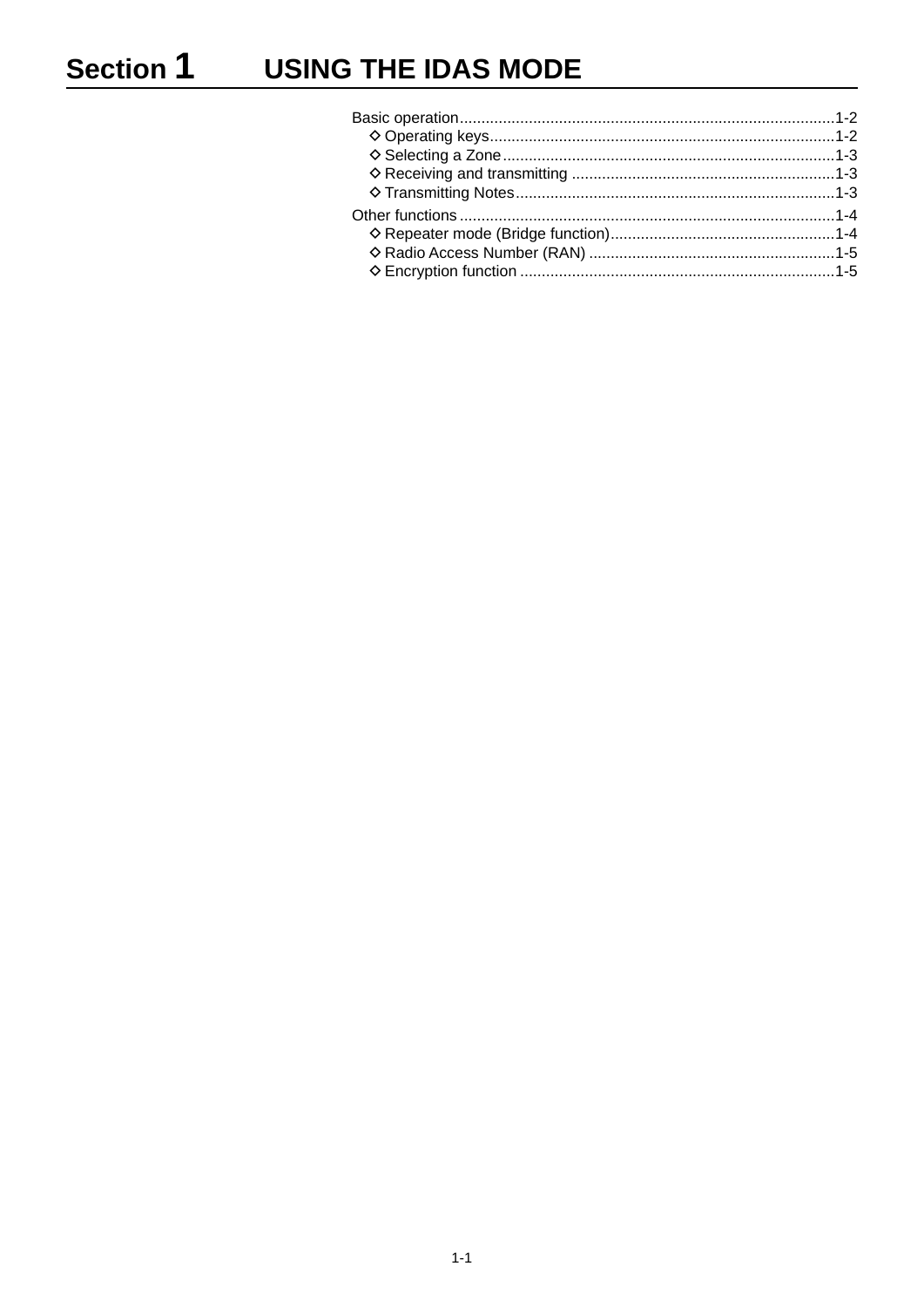# <span id="page-3-0"></span>**Basic operation**

## **◇ Operating keys**



| Rotary<br><b>Selector</b>         | Rotate to select a channel, scroll the<br>screen, or move the cursor.                                                                                                                                                                                                                   |
|-----------------------------------|-----------------------------------------------------------------------------------------------------------------------------------------------------------------------------------------------------------------------------------------------------------------------------------------|
| [Emer]                            | Hold down until "Emergency" is<br>displayed to send an Emergency<br>call.                                                                                                                                                                                                               |
| [PTT]                             | Hold down to transmit, release to<br>receive.                                                                                                                                                                                                                                           |
| [Sub PTT]<br>[Side 1]<br>[Side 2] | Functions may be assigned,<br>depending on a presetting. See the<br><b>INSTRUCTION MANUAL page 5-10</b><br>for assignable function details.<br>You can also assign functions<br>in the Detailed Set mode, or the<br>CS-IP730D PROGRAMMING<br>SOFTWARE.                                  |
| [Address]                         | • Push to display the Call-to party<br>selection screen                                                                                                                                                                                                                                 |
| [Call History]                    | . Push to display the call history.<br>• Push this key several times to<br>toggle between the Call history<br>types, Transmitted call, Received<br>call, and Recording Log.<br>. Hold down for 1 second to<br>playback a selected Recording log<br>(INSTRUCTION MANUAL page<br>$5-9$ ). |
| $[4]$ [ $\nabla$ ]                | Push to scroll the screen, move the<br>cursor, or selecting a channel.                                                                                                                                                                                                                  |
| [CLR/Lock]                        | • Push to return to the standby<br>screen.<br>. Hold down for 1 second to turn the<br>Key Lock function ON or OFF.<br>1 [PTT], [Sub PTT], [VOL], [Emer], and<br>the Monitor function are usable even<br>while the Key Lock function is ON.                                              |
| [FUNC]                            | • Push to display the Function<br>screen.<br>• In the function screen, push several<br>times to select functions such as<br>Operating mode selection, and so<br>on*.<br>*Selectable function may differ,<br>depending on a Set mode setting.                                            |
| [VOL]                             | • Rotate to turn ON or OFF the<br>transceiver.<br>• Rotate to adjust the audio output<br>level.                                                                                                                                                                                         |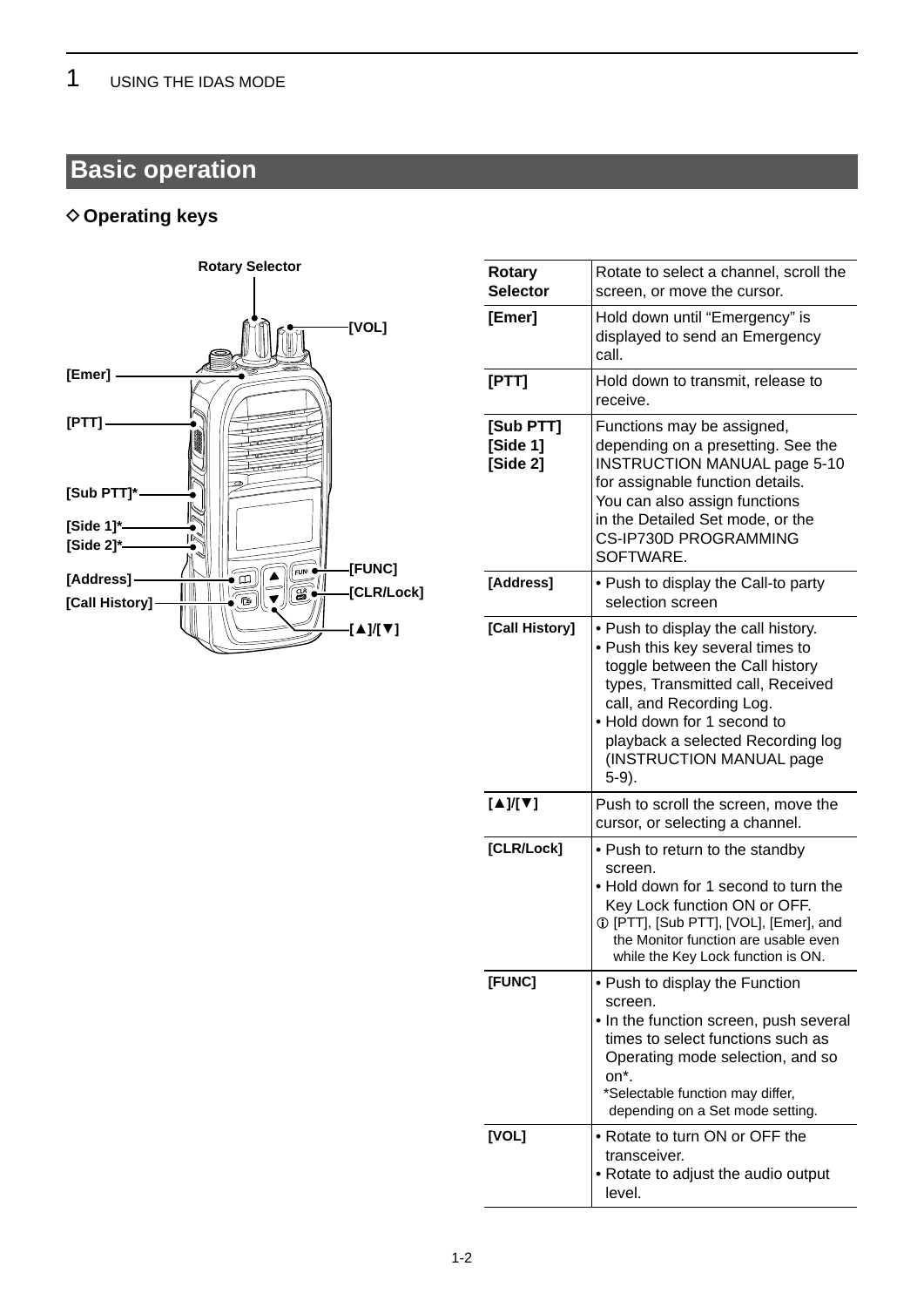### <span id="page-4-0"></span>Basic operation (Continued)

### **◇ Selecting a Zone**

Certain channels are grouped together and assigned to a Zone according to their intended use. For example, Analog channels 'Station 1' and 'Station 2' are assigned to an "Analog" Zone, and Digital channels 'Station 3' and 'Station 4' are assigned to a "Digital" Zone.

- L Confirm the that the function to enter the Zone Selection screen is assigned to [Sub PTT], [Side 1], or [Side 2]. You can also assign functions in the Detailed Set mode. See the INSTRUCTION MANUAL page 6-5 on the Icom website for details.
- 1. Push or hold down the key that is assigned for entering the Zone Selection screen.
- 2. Rotate Rotary Selector or push [▲] or [▼] select a zone.
- 3. Push [Call History] to exit the Zone Selection screen and return to the Standby Screen.

### **♦ Receiving and transmitting**

### **Receiving:**

- 1. Rotate Rotary selector, or push [▲] or [▼] to select a channel.
	- When a Call is received, the Status indicator lights green.

### **Transmitting:**

### **CAUTION: DO NOT** transmit without an antenna.

- 1. Wait until the channel is clear to avoid interference.
- 2. While holding down [PTT], speak at your normal voice level.
- 3. Release [PTT] to receive.

### **IMPORTANT:**

To maximize the readability of your signal:

- 1. After pushing [PTT], pause briefly before you start speaking.
- 2. Hold the microphone 5 to 10 cm (2 to 4 inches) from your mouth, then speak at your normal voice level.

### **♦ Transmitting Notes**

### **Transmit inhibit function:**

The transceiver has several inhibit functions which restrict transmission:

### **Lockout function:**

The function inhibits transmission when the channel is busy. However, depending on a presetting, you can transmit when a call is received that includes a nonmatching (or matching) CTCSS (DTCS), RAN (Radio Access Number), Individual ID, or Group ID.

### **Time-Out Timer:**

If continuous transmission exceeds the preset Time-Out Timer time, the transmission is cut off. Release [PTT], and then hold down again to resume talking.

### **Penalty timer:**

After the transmission is cut off by the Time-Out Timer, transmission is further inhibited for a preset penalty period of time.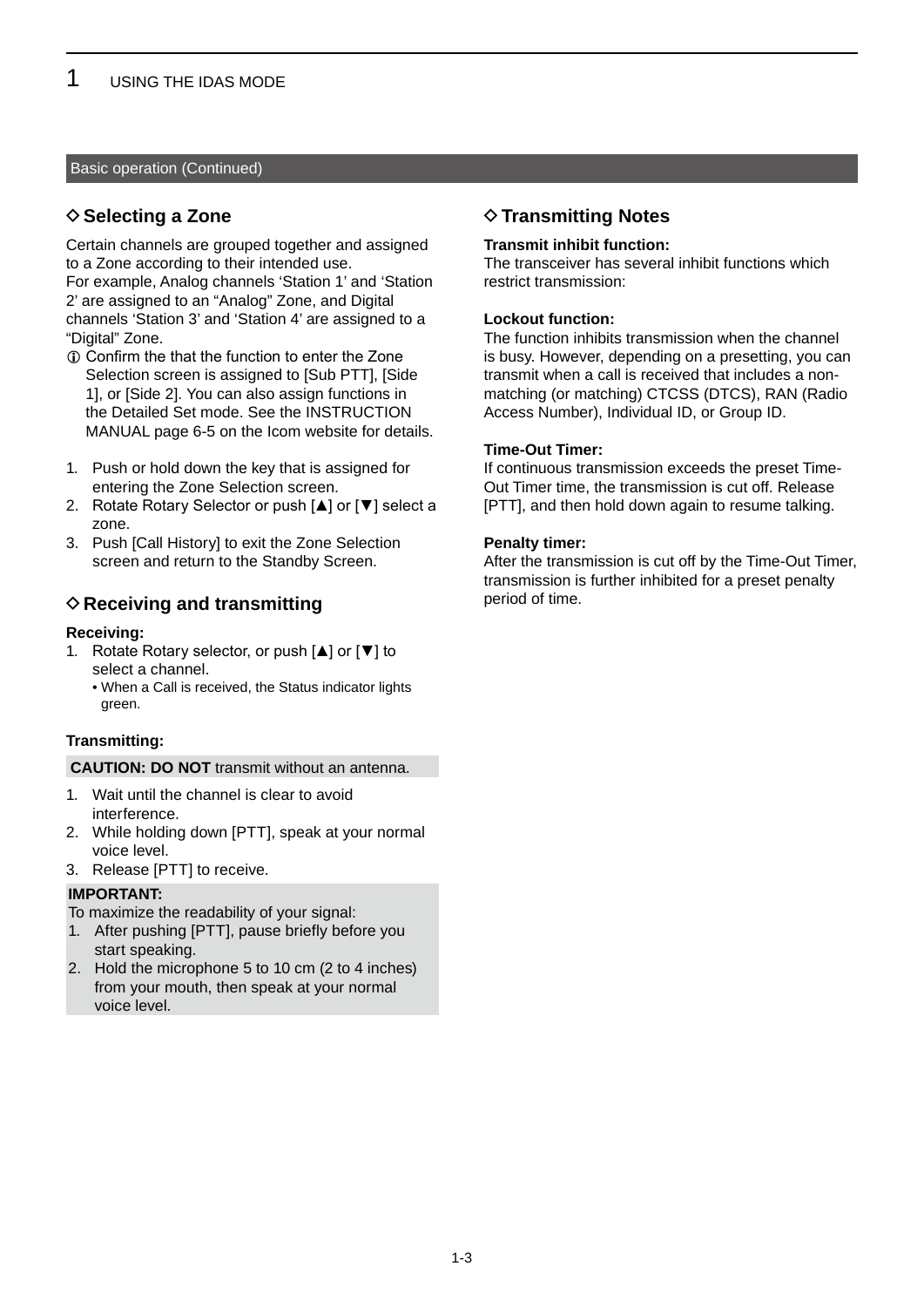## <span id="page-5-0"></span>**Other functions**

## **♦ Repeater mode (Bridge function)**

The Repeater Mode relays received IDAS audio to the cellular transceiver group, while transferring the cellular radio conversations to the IDAS transceiver group.

This function is useful when:

- Communicating outside of the cellular service coverage with IDAS transceivers.
- Connecting two IDAS transceiver groups.
- L The Repeater mode may not be usable, depending on the presetting.
- L The Repeater mode does not relay analog audio.



\*The transmit power for the IDAS mode will be reduced to 1 W.

### **NOTE:**

- The transceiver's operating time will be shorter when using the Repeater mode.
- The Repeater mode causes audio degradation because of the conversion to different voice codecs.
- Depending on the state of the cellular line, communication delays may increase.
- The Repeater mode operation may be prohibited in some countries. Check the legal requirements in your country before using the function.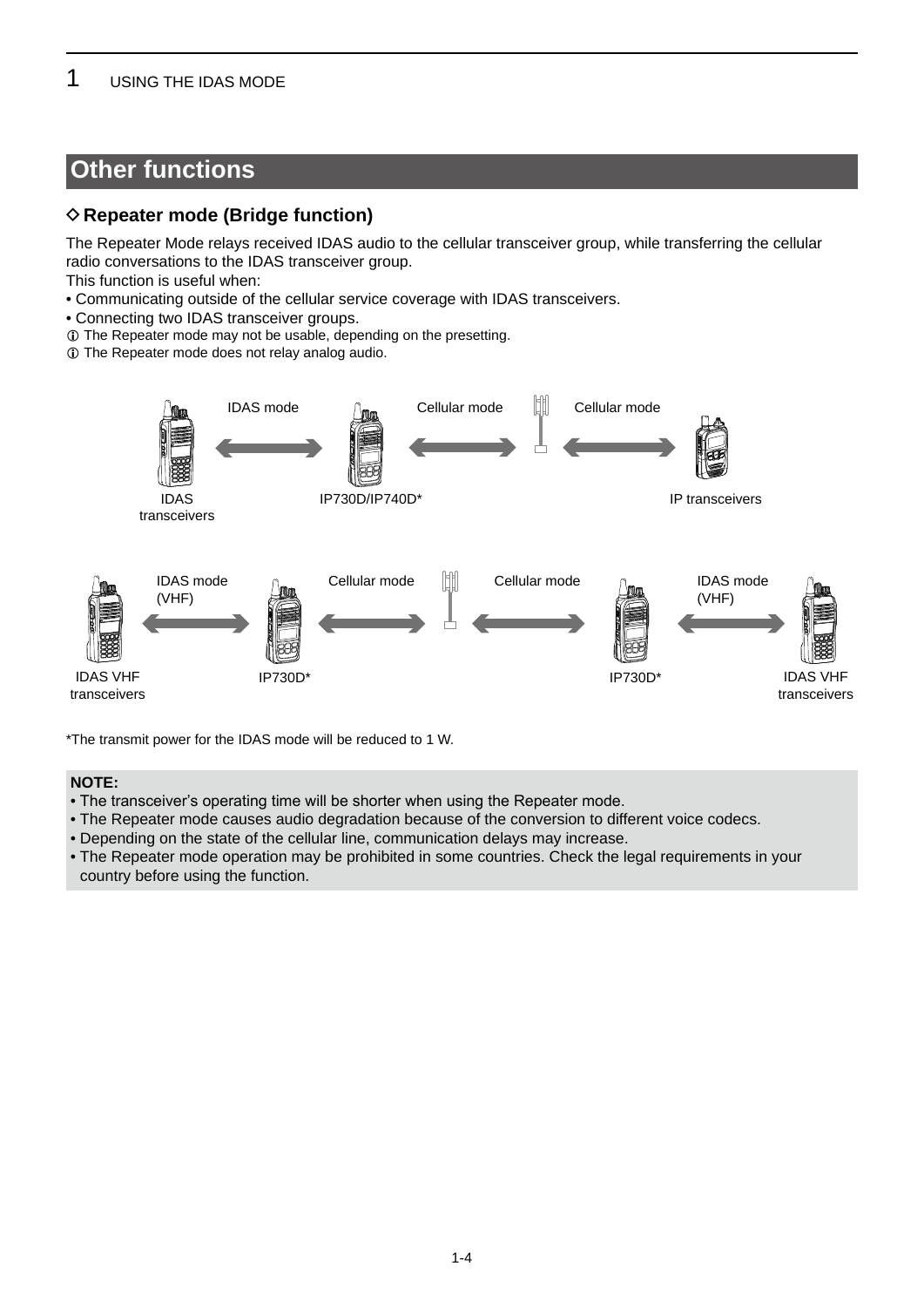### <span id="page-6-0"></span>Other functions (Continued)

### **Using the Repeater mode (Bridge function):**

- 1. Push [FUNC] to display the Function screen.
	- The Function screen is displayed.
- 2. Push [FUNC] to display "Mode Select," if another function is displayed.  $Q$  You may need to push [FUNC] several times, depending on the presetting.
- 3� Rotate Rotary selector or push [▲] or [▼] to select "Repeater Mode."
- 4. Push [Call History] to return to the Standby screen.
	- $\cdot$  " $\blacksquare$ " is displayed.
	- $Q$  Push [Address] to turn the function ON or OFF.
	- L "In action" is displayed while the function is ON, and "Stopping" is displayed while it is OFF.

### **About the relay status:**

"▼" is displayed while relaying from Cellular to IDAS, "▲" is displayed while relaying from IDAS to Cellular.

### **♦ Radio Access Number (RAN)**

Radio Access Number (RAN) is a signaling system designed for digital radio communications. When a channel is set up with a RAN, the squelch will open only when a call containing a matching RAN<sup>\*</sup> is received. If a call containing a different RAN is made on the same channel a user is using, a user will not hear the call.

\* Depending on the settings in the CS-IP730D programming software, not only RAN but also individual ID or group ID must match.

### **♦ Encryption function**

The Encryption function enables voice scrambling, which provides private digital communication between stations.

When an encrypted call is received, you can listen to the call only when it contains a matching Key ID and Encryption key.

If a call containing a different ID is made on the same channel, the squelch will not open, and the user will not hear the call.

Push [Encryption] to toggle the Encryption function ON or OFF.

• " $\mathbf{\hat{G}}$ " is displayed when the Encryption function is ON.

 $\odot$  When the Encryption function is ON, push [PTT] to make an encrypted call.



| RPT L1 *<br><b>MAI</b> | 10:000             |
|------------------------|--------------------|
| Grp 1                  | х                  |
|                        | In action Function |

| 1L1 *       | $10;00$ (जा |
|-------------|-------------|
| ΑII         |             |
| .Grp.       |             |
| action<br>ı |             |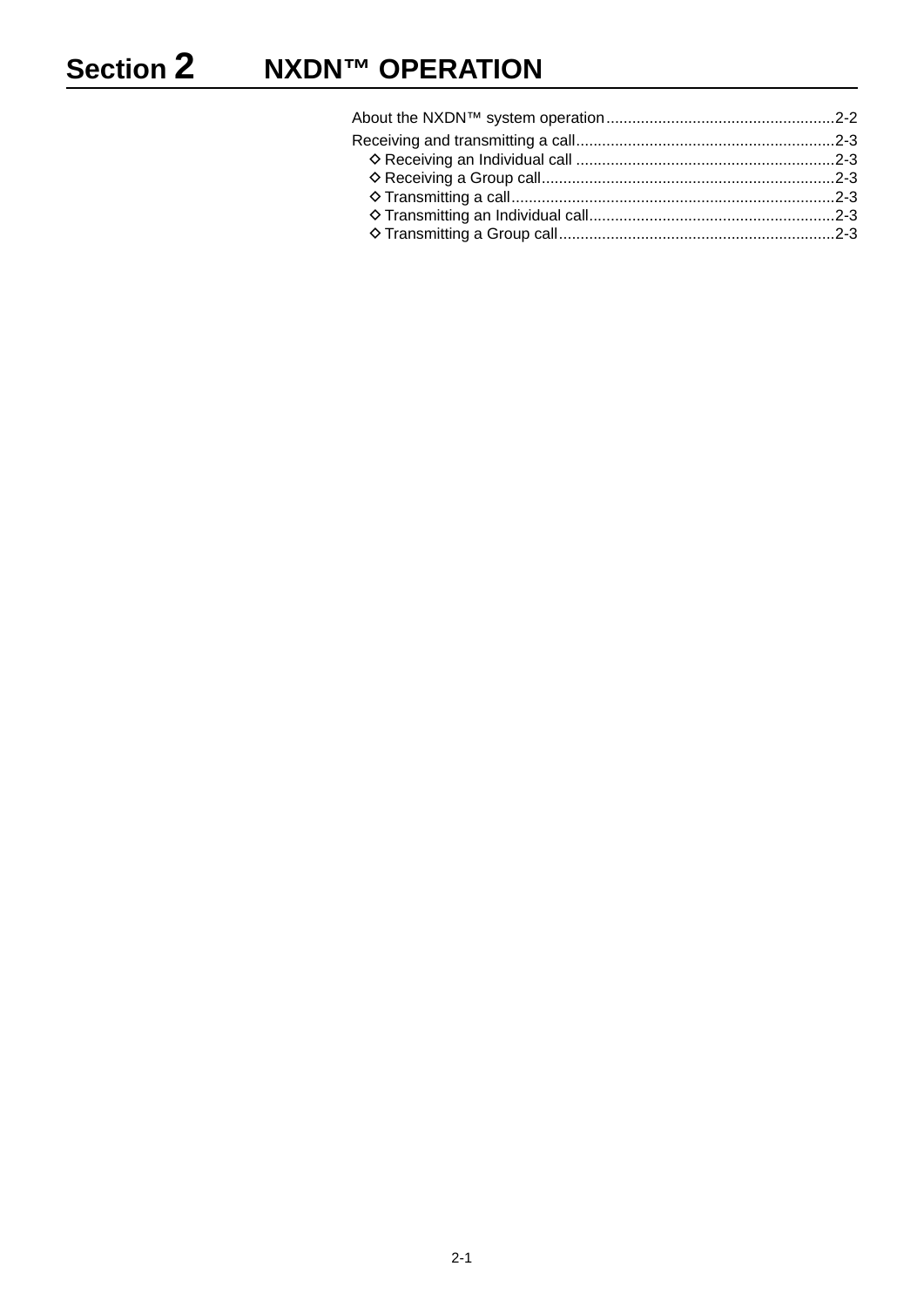## <span id="page-8-0"></span>**About the NXDN™ system operation**

NXDN has a new "Common Air Interface" (CAI), the name for over-the-air methods by which transceivers and repeaters communicate. NXDN defines the nextgeneration digital transceiver.

You can transmit and receive an Individual Calls and Group Calls in the NXDN system.

The transceiver supports the following systems:

### • **NXDN Conventional operation**

The NXDN Conventional system enables efficient Conventional operation in the digital mode. To select the Conventional Zone, see page 1-3.

### • **Multi-site Conventional operation**

The Multi-site Conventional system can support up to 16 sites (each site has one repeater) through an IP network, and enables efficient Conventional operation in the digital mode. To select the Multi-site Conventional Zone, see page 1-3.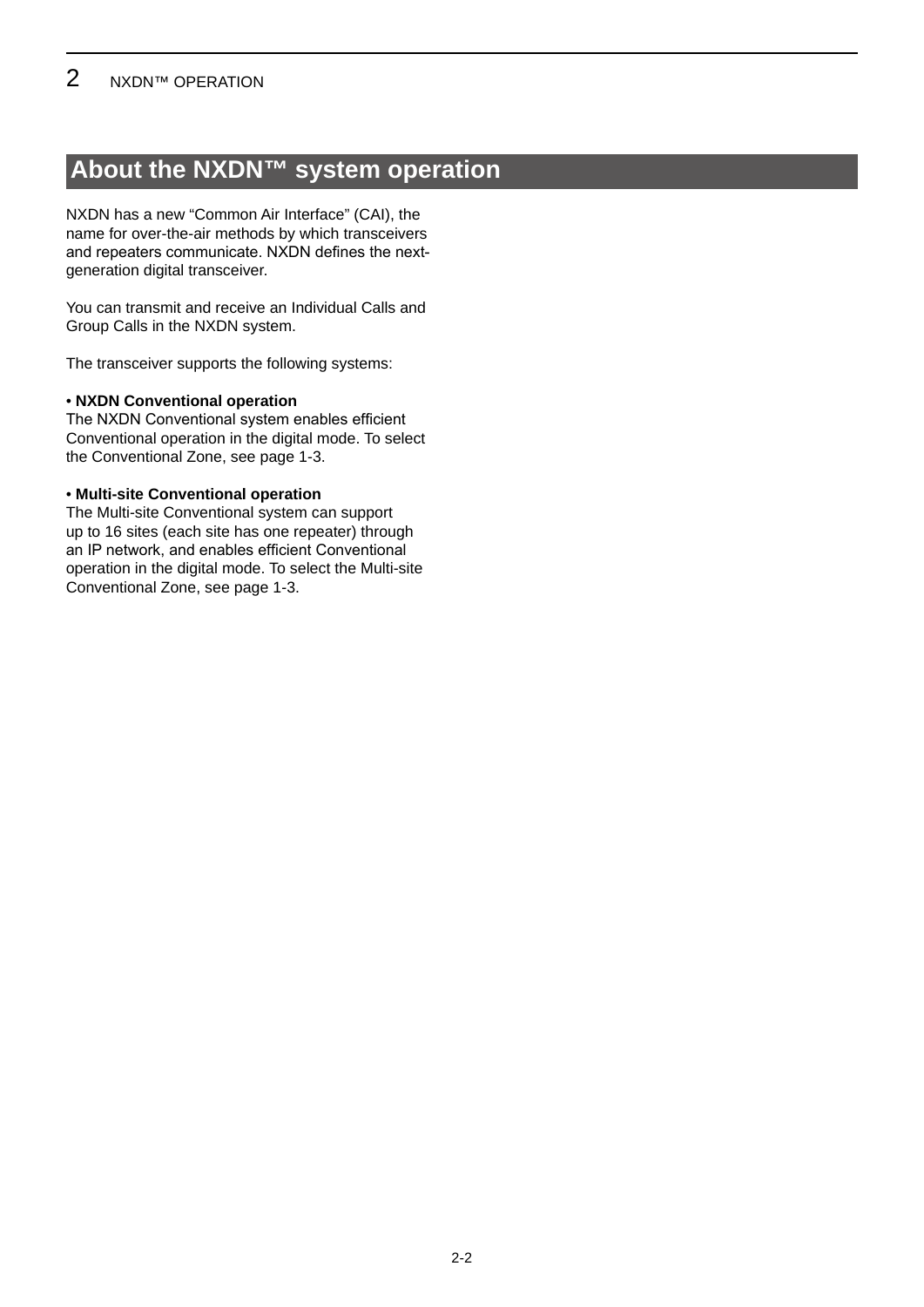## <span id="page-9-0"></span>**Receiving and transmitting a call**

## $\diamond$  Receiving an Individual Call

When an Individual Call is received:

- Mute is released�
- The Status indicator lights green.
- The calling station name (or ID) is displayed while receiving the call.

| T∎L2 & *         | 10:000 |  |
|------------------|--------|--|
| 003 CH-03        |        |  |
| Station 1        |        |  |
| Address Function |        |  |

- $\bullet$  Hold down [PTT] to transmit.
- $\bullet$  Release [PTT] to receive.

## **♦ Receiving a Group Call**

When a Group Call is received:

- Mute is released.
- The Status indicator lights green.
- The Group name and the calling station name (or ID) are alternately displayed while receiving the call.
- $\Phi$  When an All Call is received, "All Call" is displayed.\* In that case, you cannot reply to it.



- $\bullet$  Hold down [PTT] to speak.
- $\bullet$  Release [PTT] to receive.

## $\diamond$  Transmitting a call

NXDN operation enables you to make a call to a specific station (Individual call) or to a particular group (Group call). Other transceivers on the channel will not receive a call that does not match their Individual or Group ID and/or Radio Access Number (RAN) code.

## $\diamond$  Transmitting an Individual Call

- 1. Push [Address] to display the Call-to party selection screen.
- 2. Rotate Rotary Selector or push [▲] or [▼] to select a individual station.



- $\bullet$  Hold down [PTT] to transmit.
- $\bullet$  Release [PTT] to receive.

## $\diamond$  Transmitting a Group Call

- 1. Push [Address] to display the Call-to party selection screen.
- 2. Rotate Rotary Selector or push [▲] or [▼] to select a group.



- $\bullet$  Hold down [PTT] to transmit.
- $\bullet$  Release [PTT] to receive.